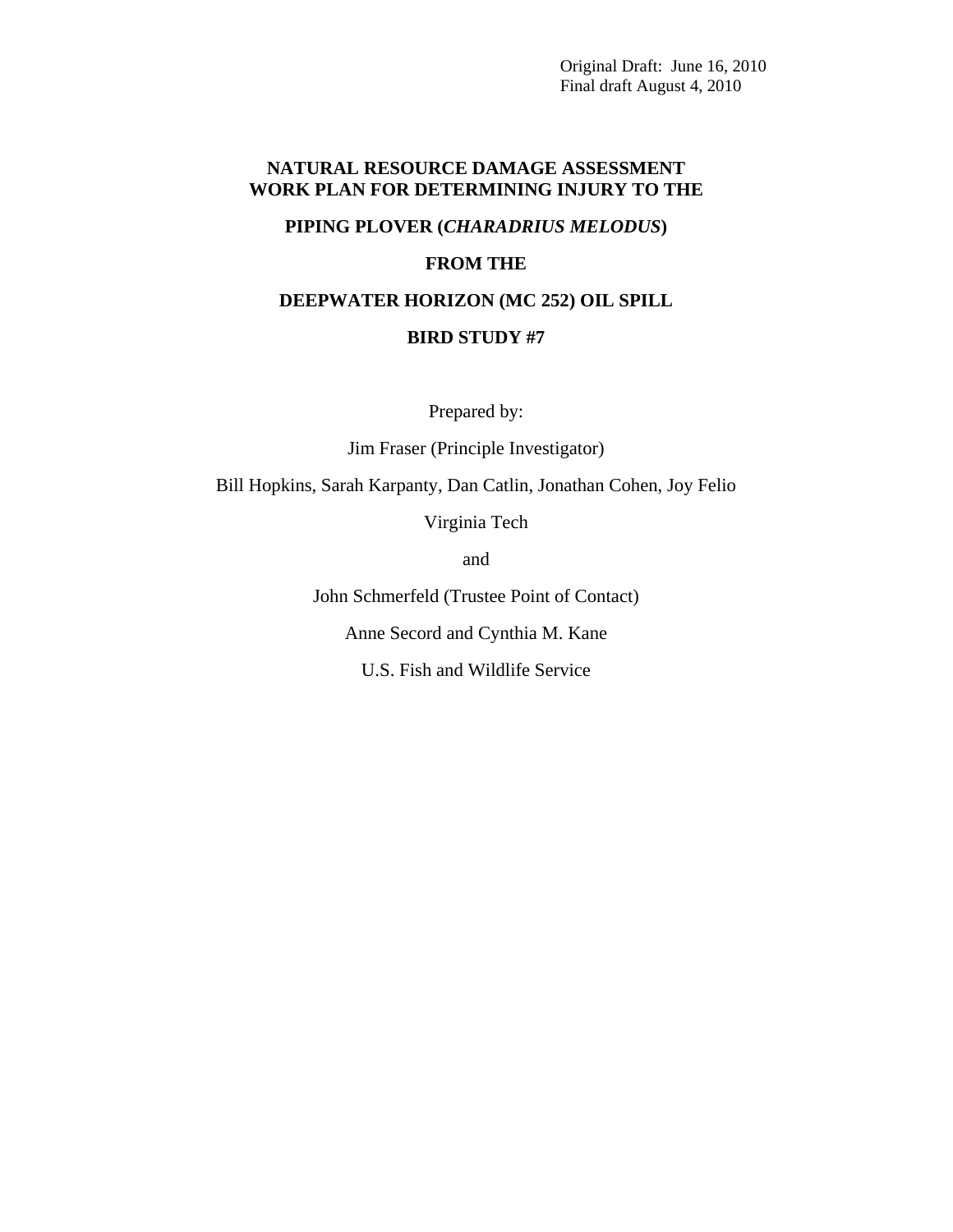## **PIPING PLOVER TECHNICAL WORK GROUP**

**Listed below are the technical work group members who have participated in the development of this work plan.** 

### **Alabama**

*Department of Conservation and Natural Resources*  Roger Clay Will Brantley

### **Florida**

*Florida Fish and Wildlife Conservation Commission*  Elena Sachs Nancy Douglass Robin Boughton Terry Doonan

### **Louisiana**

*Department of Natural Resources*  Dana Pennington *Department of Wildlife and Fisheries*  Todd Baker Laura Ann Carver Michael Seymour *Louisiana Oil Spill Coordinator's Office*  Gina Saizan

### **Mississippi**

 *DEQ*  Mike Beiser *Mississippi Museum of Natural Science*  Nick Winstead  *Mississippi State University* 

Mark Woodrey

**Texas**   *Texas Parks and Wildlife Department*  Brent Ortego

### **National Park Service**

Carol Beidleman Cherry Green Elaine Leslie Kevin Castle Michael Byrne Sarah Allen Sonny Bass Timothy Pinion

**National Oceanic and Atmospheric Administration**  Joan Browder

**U.S. Army Corps of Engineers**  Heather Theel Warren Lorentz

**U.S. Environmental Protection Agency**  Kristen Keteles

**U.S. Geological Survey**  Clinton Jeske

**U.S. Fish and Wildlife Service:** Amanda Daisey, Angela Matz, Anne Hecht, Bill Howe, Brigette Firmin, Buddy Goatcher, Carol Aron, Carolyn Marn, Chuck Hunter, Clare Lee, Damian Higgins, Daniel Welsh, Deborah Fuller, Deborah Rocque, Heath Rauschenberger, Jack Dingledine, Jane Tutton, Janet Whitlock, Kelly Bibb, Ken Munney, Kevin Reynolds, Kim Halpin, Kim Trust, Lauren Billodeaux, Louis Hinds, Melissa Bimbi, Molly Sperduto, Patty Kelly, Pete Tuttle, Randy Wilson, Robyn Cobb, Roger Helm, Ryan Theel, Sara Ward, Stephen Ricks, Susan Rice, Susi Von Oettingen, Toby McBride, Tom Augspurger, Vernon Byrd, Veronica Varela, William Vermillion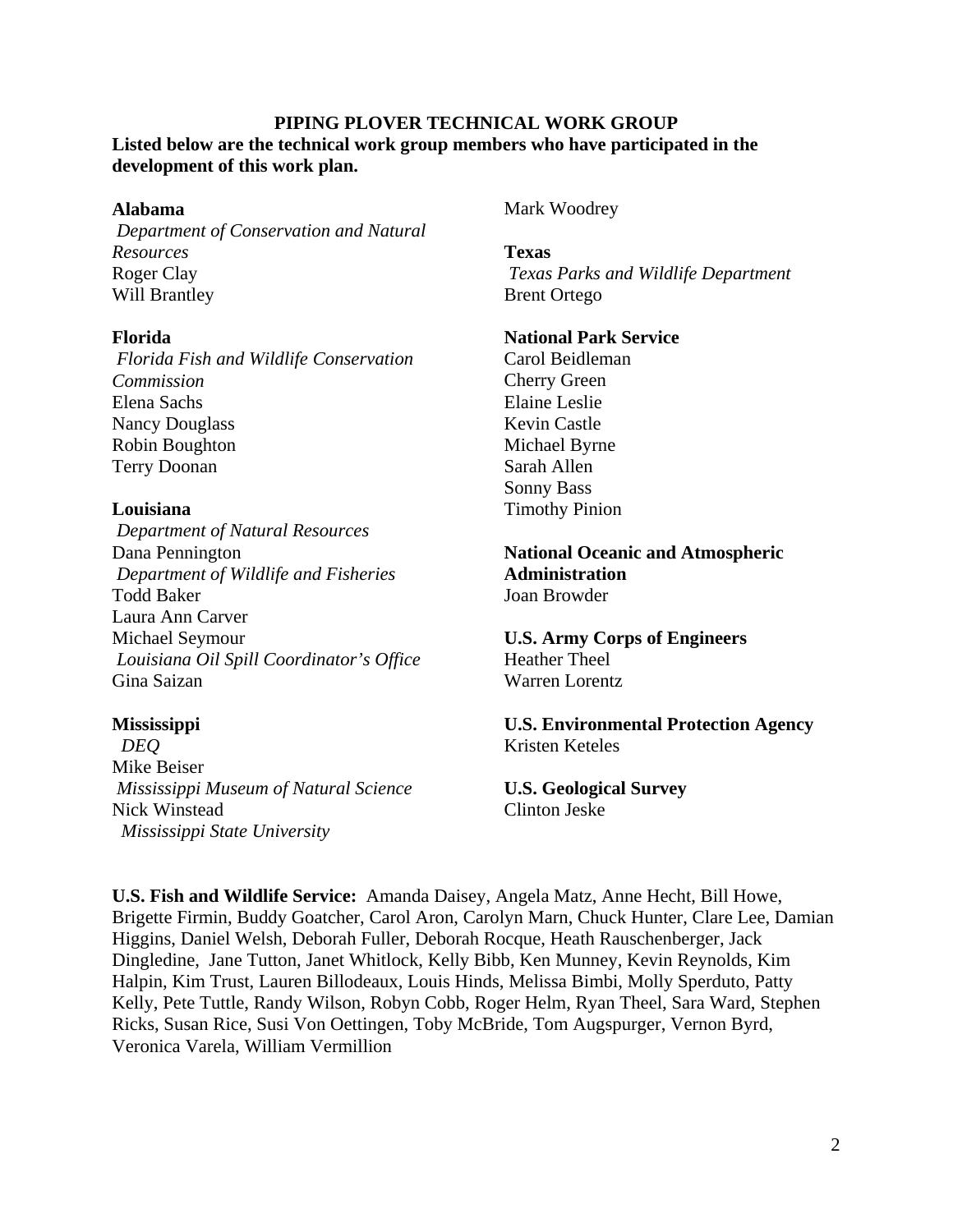## **INTRODUCTION**

The Deepwater Horizon (MC 252) oil spill began April 22, 2010. The Natural Resource Trustees (Trustees) for this oil spill with interest in birds include, but are not limited to, the U.S. Fish and Wildlife Service (Service), the National Park Service, and the natural resource agencies of the States of Texas, Louisiana, Mississippi, Alabama, and Florida. The Trustees are authorized under the Oil Pollution Act (33 U.S.C. 2701 *et seq.*) and the Comprehensive Environmental Response, Compensation and Liability Act (42 U.S.C. 9601 *et seq*.) to assess natural resource damages associated with the harm caused to natural resources by the releases of hazardous substances and discharges of oil. The activities proposed in this study plan are part of the natural resource damage assessment (NRDA) being conducted by the Trustees.

Oil spill related injury to wildlife is of major concern to the Trustees and the American public. Seabirds, colonial waterbirds, coastal marsh birds, shorebirds and raptors are susceptible to impacts from the oil. Several work plans have been developed to concurrently evaluate oil spill related injuries to these different avian guilds. This plan assesses injury to the Federally threatened/endangered piping plover (*Charadrius melodus*) at sites in the Gulf of Mexico by: (1) collecting re-sighting and proportion oiled data from piping plovers in the wintering habitats, (2) estimating over-winter survival in oiled and un-oiled areas, and (3) evaluating winter population abundance and distribution in oiled and un-oiled areas. This study plan contemplates piping plover injury assessment work through August 2011 for budget purposes only, however, it may be necessary to extend the time frame and scope of this work plan through and beyond the 2011 breeding season to assess long-term oil spill-related injury to the piping plover across its range.

There are three populations of the piping plover in North America. The Service has listed the Atlantic coast (nesting from North Carolina to southeastern Canada) and the Great Plains populations (rivers and pothole region from Kansas to Canada) as threatened and the Great Lakes population as endangered (USFWS 1985, Haig et al. 2005). Wintering piping plovers roost and forage on intertidal sandflats and mudflats, on barrier island beaches, on barrier algal flats, and in coastal marshes (Gratto-Trevor et al. 2009, Johnson and Baldasarre 1988, Zonick 2001, Cohen et al. 2008). This dependence on coastal environments may make them particularly susceptible to the addition of oil to those environments.

## **Background**

Banding of plovers on the breeding grounds in July 2010 provided baseline information on the breeding population prior to oil exposure on the wintering grounds and will provide information for subsequent demographic analyses. Following a standard operating procedure, sixty adult piping plovers were banded in each of the three populations prior to the southern migration. Morphometric data were collected on all handled birds and individual birds were marked with a unique color band and flag combination. Thousands of piping plovers have been captured and handled in this manner and the survival rate of plovers handled has been very high (e.g. Catlin 2009). Spatial data on all captures and nests was recorded for each bird and nest. Breast feathers (3) were removed from each bird and archived at -80 °C for use in both ecotoxicological and ecological studies; they are sampled using minimally invasive techniques, can be stored for long periods of time, and provide vast information about avian biology. Feathers will be archived in the event that they are needed for genetic analyses or for drawing inferences about spatial and feeding ecology using stable isotopes (e.g., Hobson 2003, Bergeron et al. 2007).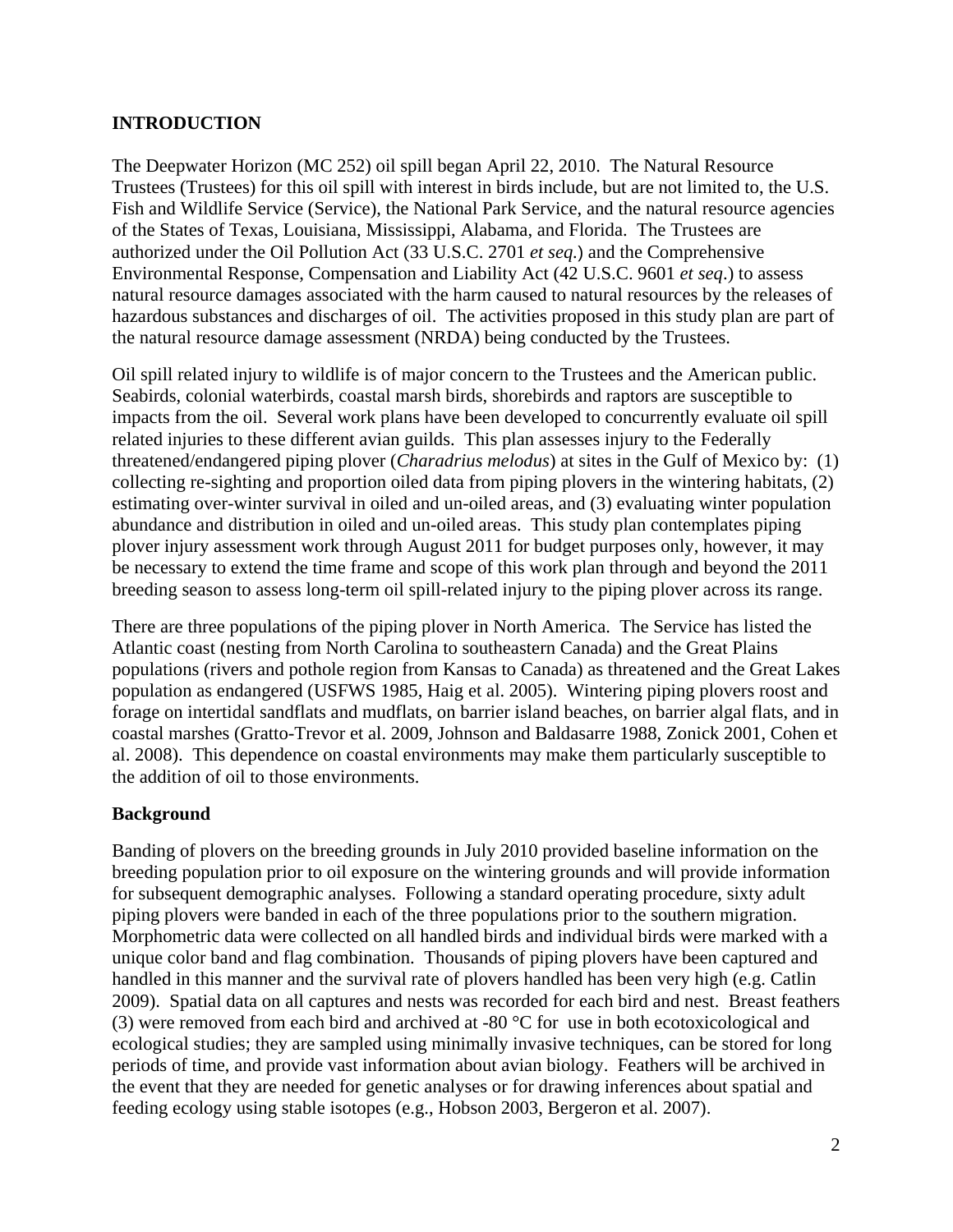## **The Importance of the Gulf of Mexico to Piping Plovers**

The Gulf of Mexico is one of the piping plover's key known wintering areas. Marked birds from all three populations have been observed on the Gulf Coast. Thus, all three populations of piping plovers may be at risk to oil exposure from this spill. Every five years since 1991, an attempt has been made to count all breeding and wintering piping plovers. In these counts, 73-93% of all wintering plovers counted have been on the shores of the Gulf of Mexico (Table 1, Haig et al. 2005, Elliot-Smith et al. 2009).

Many birds may have been overlooked during these winter studies. Indeed, the number counted on the wintering areas has been only 40-63% of the number on the breeding areas (Table 1). Many of the "missing" birds may have been in the areas surveyed, but were missed because they moved out of the surveyed area during the survey. At low tide, wintering plovers often leave the high energy beaches (i.e., beaches exposed to the largest water bodies, such as those facing the Atlantic Ocean or the Gulf of Mexico) to forage on emergent intertidal flats and in marshes (Cohen et al. 2008). Birds in these habitats could be overlooked during typical plover surveys. Moreover, very high piping plover numbers have been seen in southeast Texas, near the Mexican border, suggesting that many of the unseen piping plovers may have been wintering on the shores of the Gulf of Mexico - in Mexico and the Yucatan Peninsula, in areas that have not been surveyed.

We believe it is conservative to say that more than 70% of all piping plovers winter (not on the breeding grounds) on the shores of the Gulf of Mexico. It is suspected that most of the piping plovers in the Great Plains population spend all or part of the winter/migration period on the shores of the Gulf of Mexico. As piping plovers may spend eight months or more each year in winter/migration habitats, it is clear that the Gulf of Mexico is central to the survival of this species (Figure 1).



**Figure 1. Piping Plover Breeding and Winter Range (courtesy of Cornell Laboratory of Ornithology)**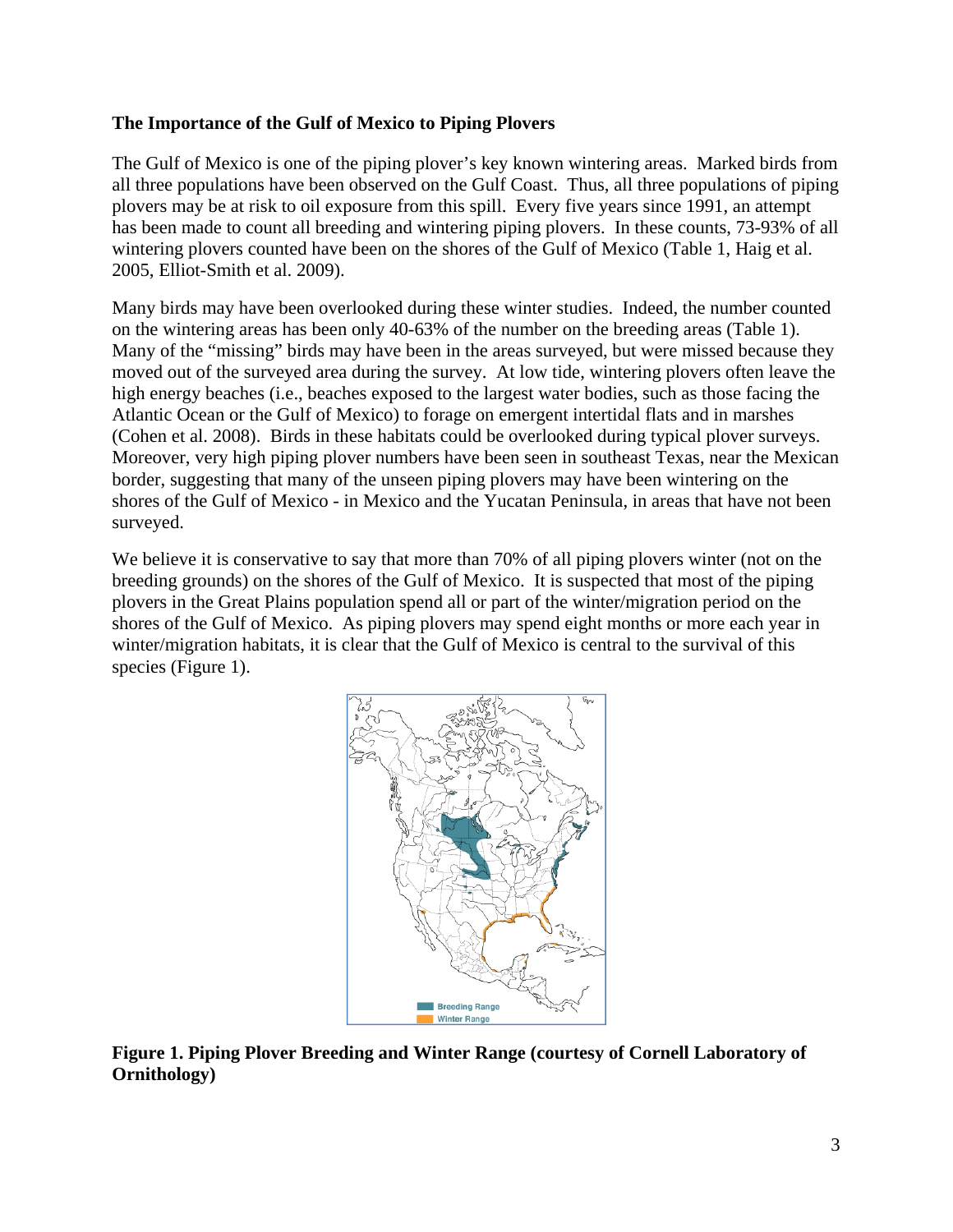## **STUDY AREA**

A detailed description of breeding grounds can be found in Service's *5-Year Review of the Piping Plover* (USFWS 2009). The areas of concern for the natural resource damage assessment of piping plovers in their wintering habitat is broadly described as all coastal areas between Florida and Texas. This area of potential impact might expand in the future, necessitating an increase in the sampling universe. For example, future areas of concern may include habitat such as in the southwest Florida Keys (including the Dry Tortugas) and Southeast Florida (e.g., Dade County).

Due to the proximity of the spill release to the Mississippi River delta, Grand Isle and Fourchon beaches, and the fact that band returns show that the delta hosts large numbers of wintering birds from the Great Plains and Great Lakes populations of piping plovers, these areas have been identified as priority piping plover study sites. These areas are very reliable sites for observing birds. The Mississippi River delta has not received the spill response clean up attention that the other two locations have.

## **OBJECTIVE**

## **The objective of this effort is to collect data that will facilitate the evaluation of potential injury of the Deepwater Horizon (MC 252) oil spill on the piping plover.**

In general the study will:

- Evaluate over-winter survival on oiled and un-oiled areas in 2010/2011.
- Evaluate winter population abundance and distribution in the oil impact area (and reference areas) through April 2011.
- Evaluate oiling of piping plovers in the impact area in 2010/2011.

## **Coordination with other Deepwater Horizon (MC252) studies**

To the extent feasible, the piping plover injury assessment will be coordinated with other studies that are currently ongoing, approved or proposed. We will coordinate with shorebird assessment teams to locate piping plovers on the wintering ground in the Gulf of Mexico.

## **STUDY DESIGN**

In accordance with Parks and Refuges access protocols (attached) as well as before entering state Wildlife Management Areas, the appropriate managers will be notified prior to entering the site and will be allowed to accompany and participate with the observation and trapping teams.

## **Task 1. Estimate plover numbers in oiled and reference areas over winter, estimate numbers of plovers passing through the oiled area; and estimate survival at oiled and unoiled sites**

Mark and Resighting Surveys – Wintering Grounds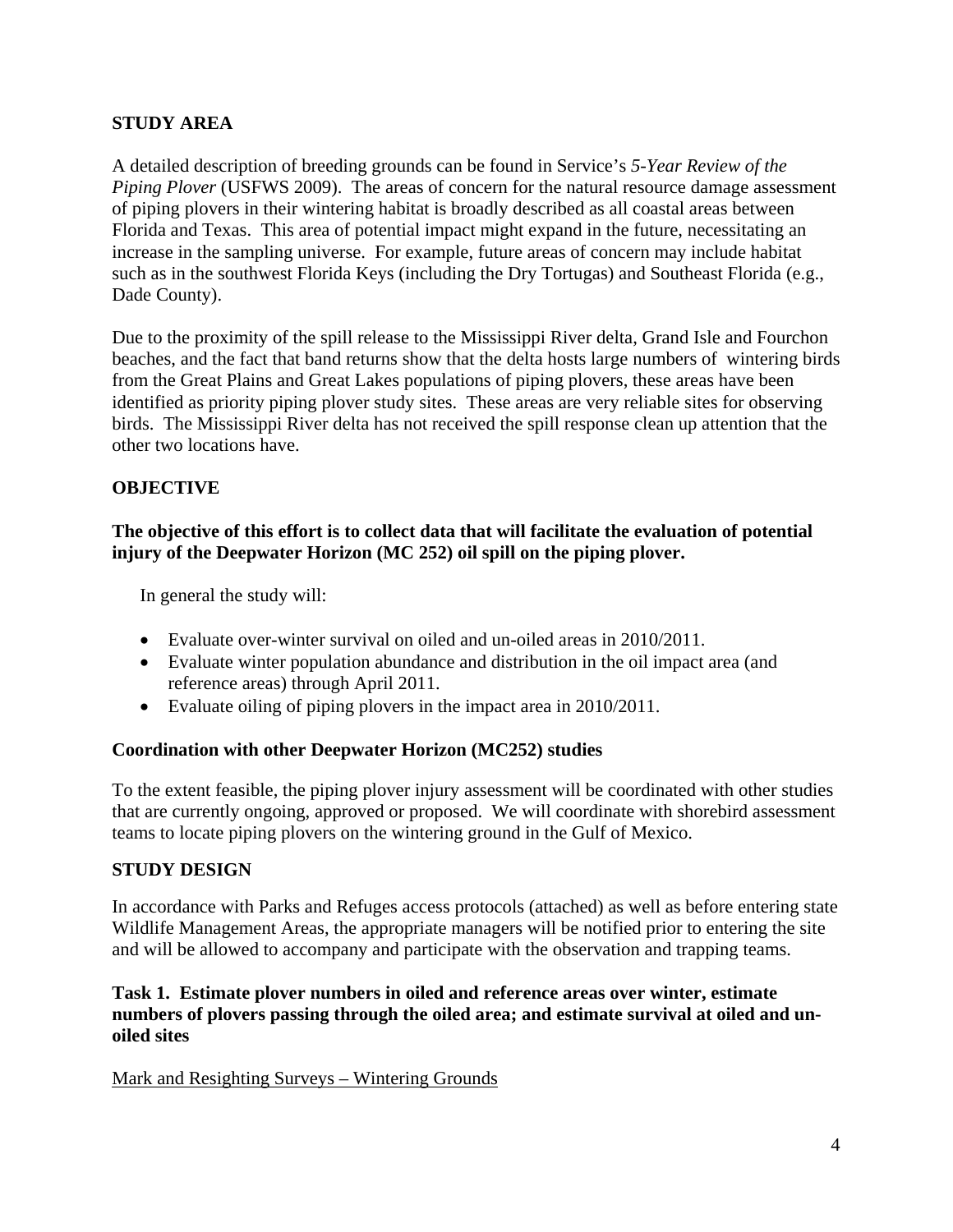Impacts of the oil spill on piping plovers can include rapid death as a result of poisoning, hypothermia or inability to move to escape predators or obtain food or shelter. In addition, oiling could result in mortality over a longer term, due to chronic toxicity of PAHs. Resighting of marked plovers over the course of the wintering (non-breeding) period will allow us to estimate survival during several two to six week periods over the winter (early, mid and late winter). Piping plovers that have been banded on their breeding and wintering grounds will be resighted throughout the study area to confirm habitat use and for the demographic estimates outlined under Task 4. From 2005 to 2009, 552 adult and 1,667 hatchling piping plovers were banded on the Missouri River, from Lewis and Clark Lake to Ponca. In 2010, 60 adult piping plovers were banded in Virginia and Maryland. Nearly the entire Great Lakes population of plovers is already banded (more than 50 pairs).

Despite these numbers of banded birds, there may not be enough existing banded birds in the study area to support data collection that will facilitate estimation of piping plover survival. As a result, we will trap and individually mark more plovers in the wintering study area. The number marked will depend upon the number of previously marked birds we find, and the resight rate we obtain during the surveys. We currently plan to achieve 200 marked birds east of the Mississippi, 200 between the Mississippi and Raccoon Island (including important areas of the Mississippi River delta, Grand Isle and Fourchon), and 200 birds that are wintering along shorelines that are un-impacted by, and distant from, the effects of the DWH (MC252) oil spill. In summary, we may mark up to 600 birds in addition to those marked in July 2010 on the breeding grounds. The resighting project 1) estimates the winter survival in the oil spill impacted and reference areas, 2) distinguishes between true survival and apparent survival, 3) estimates the number of piping plovers using the oil spill impacted and reference areas, and 4) estimates the "passage population," i.e., the number of birds that pass through the spill area, and thus may be exposed to oiled shorelines. Resighting means specifically the reading of color bands of individually marked birds. Separating true from apparent survival keeps emigrants from being lumped in with the dead birds.

Gulf Coast piping plovers forage and roost on intertidal sandflats and mudflats, on barrier island beaches, on barrier algal flats and in coastal marshes. We will coordinate closely with other NRDA study teams to identify piping plover locations. We will conduct systematic surveys of areas known to have been used by plovers in the past and use remotely sensed data (Google Earth or other data that provide land cover information) to direct teams to those habitats that may have been overlooked in previous surveys.

To mark piping plovers, the birds will be safely captured on the wintering grounds using a number of techniques, including drop nets, whoosh nets (similar to a cannon net, but powered by bungee cords), funnel traps and/or bal-chatri (noose carpet) traps. The decision to employ each of these methods will depend upon flock size, habitat composition, and other local circumstances. In many cases, the first preference will be the drop net.

We will deploy six dedicated piping plover (PIPL) resighting teams. Band reading of PIPLs by NRDA teams involved in collecting data pursuant to other NRDA approved plans for this incident is likely insufficient to achieve the sampling necessary to assess injury to the PIPL. PIPL teams will consist of (at least) one crew leader/resighter, two resighters, and a boat captain. There will be three, two to six week sampling periods (observation and banding) during the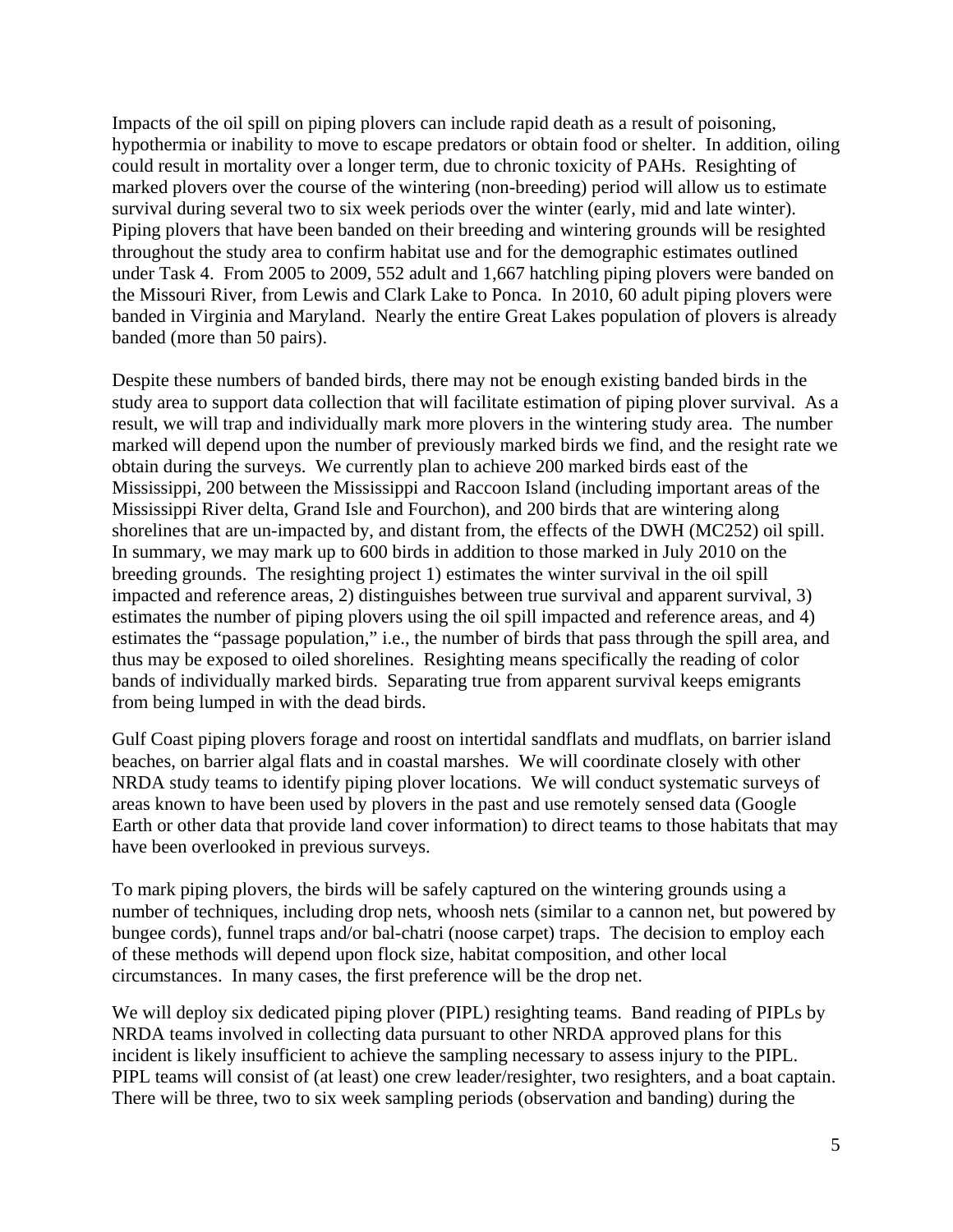wintering period – early, mid and late winter. Deployed PIPL teams across the Gulf of Mexico will allow efficient access to key study areas. Four PIPL teams will be distributed more or less across the oil impact area in areas of known or likely piping plover habitat. Based upon our current understanding of coastal oiling patterns, the first four teams will be deployed from Caillou Bay, Louisiana to Panama City, Florida. A fifth team will be located in an area of the Gulf of Mexico not currently known to be exposed to oil (Reference Site #1), in far south Texas, potentially Laguna Atacosa National Wildlife Refuge. Given that oil is now impacting Texas coastline, this reference site could become oiled in the future and may subsequently switch categories from reference to oil-impacted. Additionally, piping plovers oiled in one section of the Gulf may fly to un-oiled sections. Therefore, a second reference site (Reference Site #2) will be located along the Atlantic coast (North Carolina, South Carolina, Georgia or northeast Florida) in a known piping plover aggregation area, remote from oil-related impacts of DWH (MC252). Data from the reference areas will help in evaluating the over-winter survival of piping plovers in oiled versus reference areas and the return rate to their breeding grounds. This assessment, as designed, will provide data to more precisely quantify which proportion of each breeding population may be impacted by oil in the Gulf. There are good estimates of survival from all three breeding populations. Thus, we will be able to compare survival rates of birds known to spend time in the oiled Gulf versus birds spending time in un-oiled reference areas to historical estimates of survival for all three populations.

Teams will pass through their assigned section, surveying all suitable open habitats (beach, algal flat, intertidal flat) for piping plovers. Protocols in use for the NRDA Bird Studies will be used for recording data in this study (Appendix 1). Each plover observed will be examined through a 20-60 x 80 spotting scope, the state of oiling will be recorded and bands, if any, will be read and recorded. Flock sizes, surveying time, habitat used, condition (oiled or not), geo-referenced, photo id, and the presence or absence of oil on the nearby shoreline will be recorded.

## **Task 2. Assess oiling of piping plovers on the wintering grounds.**

During surveys for marked birds, we will scan piping plovers for oiling. Observations of piping plovers in the study area will be made with 10 x 40 binoculars and/or a 20-60x spotting scope. Plovers classified for oiling will be documented with a geo-referenced and time-referenced photograph. The Live Animal Assessment form and protocol (attached) will be used to evaluate (not visibly oiled, or as having trace, light, moderate, or heavy oiling) and record plover oiling levels (these protocols assure an unbiased sample. For large flocks of birds (>30 birds), we will use a tally meter or tape recorder to record birds in each category.

### **Roles and Responsibilities**

The principle investigator (PI) is responsible for overall scientific, fiscal and personnel management on the project. He is the principle liaison with the other NRDA partners. He will directly supervise one or more graduate students and research scientists, and the project administrative assistant.

Dr. Bill Hopkins (Associate Professor) will assist in overall project direction and provide oversight on chain of evidence and documentation.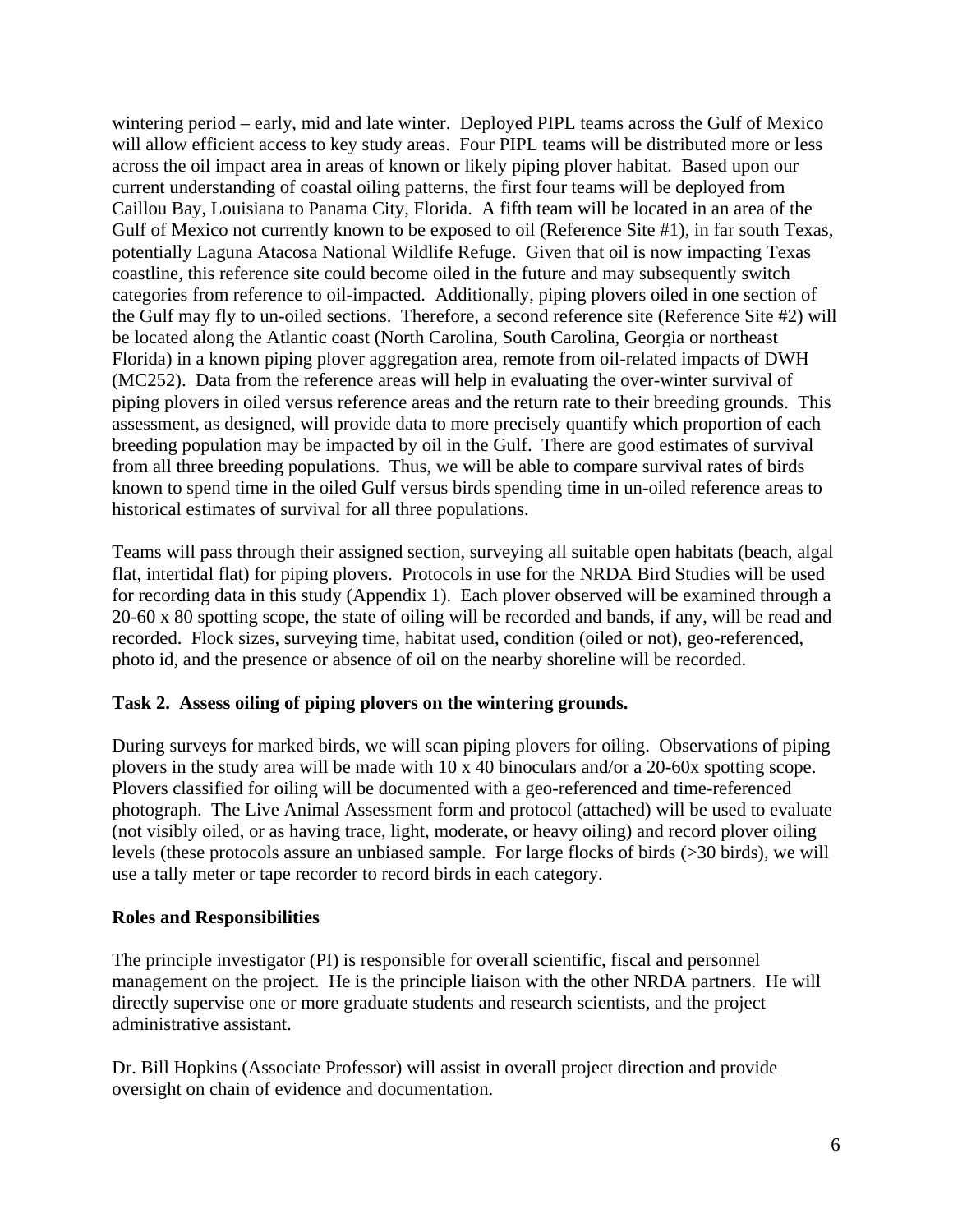Co-PI and project assistant manager, Dr. Sarah Karpanty (Assistant Professor) will assist in all aspects of project management and will directly supervise several graduate students, one research scientist, and the watercraft manager.

Co-PI Dr. Dan Catlin (research scientist) will oversee and help direct all population analyses and modeling. Dr. Catlin will also provide oversight and QA/QC of resight database. He will provide advice on all research design and statistical issues, with special emphasis on the Great Plains and Gulf Coast studies.

Co-PI Dr. Jonathan Cohen (research scientist) will assist with project planning and statistical design and analysis. He will provide GIS support.

Plover biologist Joy Felio (M.S.) will oversee and help direct all field activities. She will be responsible for training all crew leaders and graduate students in field techniques. She will also be responsible for daily management of the resight database.

Watercraft operations manager for the project 1) will oversee logistics, equipment maintenance and safe operation of boats, 2) is a licensed captain and 3) will pilot largest vessel, which is radar equipped, during the Gulf Coast field season outside the area where Vessels of Opportunity (VOO) are used.

The administrative assistant will oversee advertisement, hiring, and payment of staff, will manage equipment and logistics (e.g., boats, multiple vehicles, arranging for travel, and providing travel reimbursements), ordering supplies and services and renting properties.

Technicians will be responsible for daily resighting of marked birds, identifying plover concentration areas for trapping, assisting bird trappers, conducting oiled bird surveys, collecting habitat data, inputting data into the database, and assisting with boat operation and maintenance. Requested qualifications will be a degree in biology, prior field experience, and references. We will seek technicians with prior boating experience.

The bird trapper will provide the key role of piping plover trapping oversight; a specialized team is needed for this purpose. We expect to employ a recognized expert shorebird trapper for this purpose with multiple drop nets and whoosh nets, who will travel through the study area capturing birds in specified locations. Technicians will assist, as needed.

Chief resighter (Sid Maddock) is an expert in the field and will train other resighters and photograph oiled birds.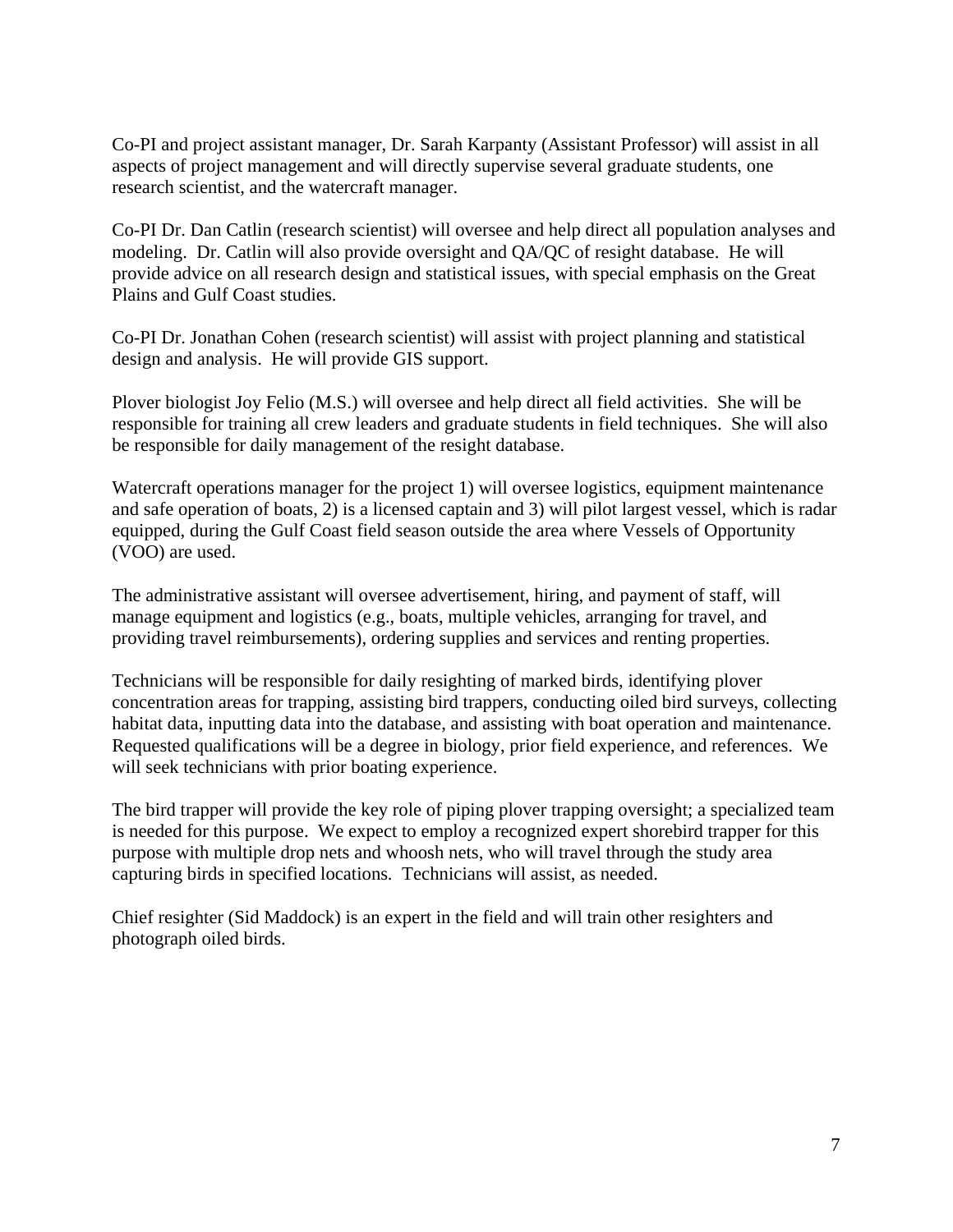# **BUDGET –**

#### Budget Period : 07/1/2010-8/31/2011 COTR for US Fish and Wildlife Service: Peter Tuttle

|                                          |             | <b>REQUESTED</b> |               |
|------------------------------------------|-------------|------------------|---------------|
| <b>NAME/POSITION</b>                     |             | <b>SALARY</b>    | <b>FRINGE</b> |
| <b>Jim Fraser</b>                        | CY-Regular  | \$73,268         | \$23,629      |
| Sarah Karpanty                           | Summer      | \$21,956         | \$1,592       |
| <b>Bill Hopkins</b>                      | CY-Regular  | \$17,618         | \$5,682       |
| <b>Research Scientist TBN</b>            | CY-Research | \$120,000        | \$40,500      |
| <b>Plover Biologist</b>                  | CY-Research | \$48,533         | \$16,380      |
| Watercraft Manager                       | CY-Research | \$58,333         | \$19,687      |
| Admin Assistant                          | Classified  | \$37,440         | \$16,848      |
| GRA PhD Step 18                          | <b>GBB</b>  | \$75,146         | \$6,012       |
| GRA MS Step 14                           | <b>GBB</b>  | \$45,418         | \$3,633       |
| Natural Research Spc II TBN Bird Trapper | Classified  | \$28,001         | \$12,600      |
| Natural Research Spc I TBN               | Classified  | \$310,611        | \$139,775     |
| Natural Research Spc II TBN Crew Leaders | Classified  | \$262,080        | \$117,936     |
| Res SpcI Chief Resighter                 | Classified  | \$28,001         | \$12,600      |
| <b>Technician TBN</b>                    | Wage        | \$0              |               |
| Post Doc TBN                             | CY-Research | \$0              |               |
| <b>Watercraft Operators TBN</b>          | Classified  | \$174,470        | \$78,512      |
| <b>TOTAL PERSONNEL SALARIES</b>          |             | \$1,300,875      |               |
| <b>FRINGE BENEFITS</b>                   |             | \$495,386        |               |
| <b>TOTAL SALARIES AND FRINGES</b>        |             | \$1,796,261      |               |
|                                          |             |                  |               |

## **EQUIPMENT**

| <b>Boats</b>                         | \$207,900 |
|--------------------------------------|-----------|
| <b>Trucks</b>                        | \$227,745 |
| Ultra low freezers                   | \$0       |
| Olympus Recording microscopes        | \$0       |
| Thermo Scientific Legend centrifuges | \$0       |
| Trimble ranger data collector        | \$15,837  |
| 4 UTV's @ \$7,500 ea                 | \$30,000  |
| <b>TOTAL EQUIPMENT</b>               | \$481,482 |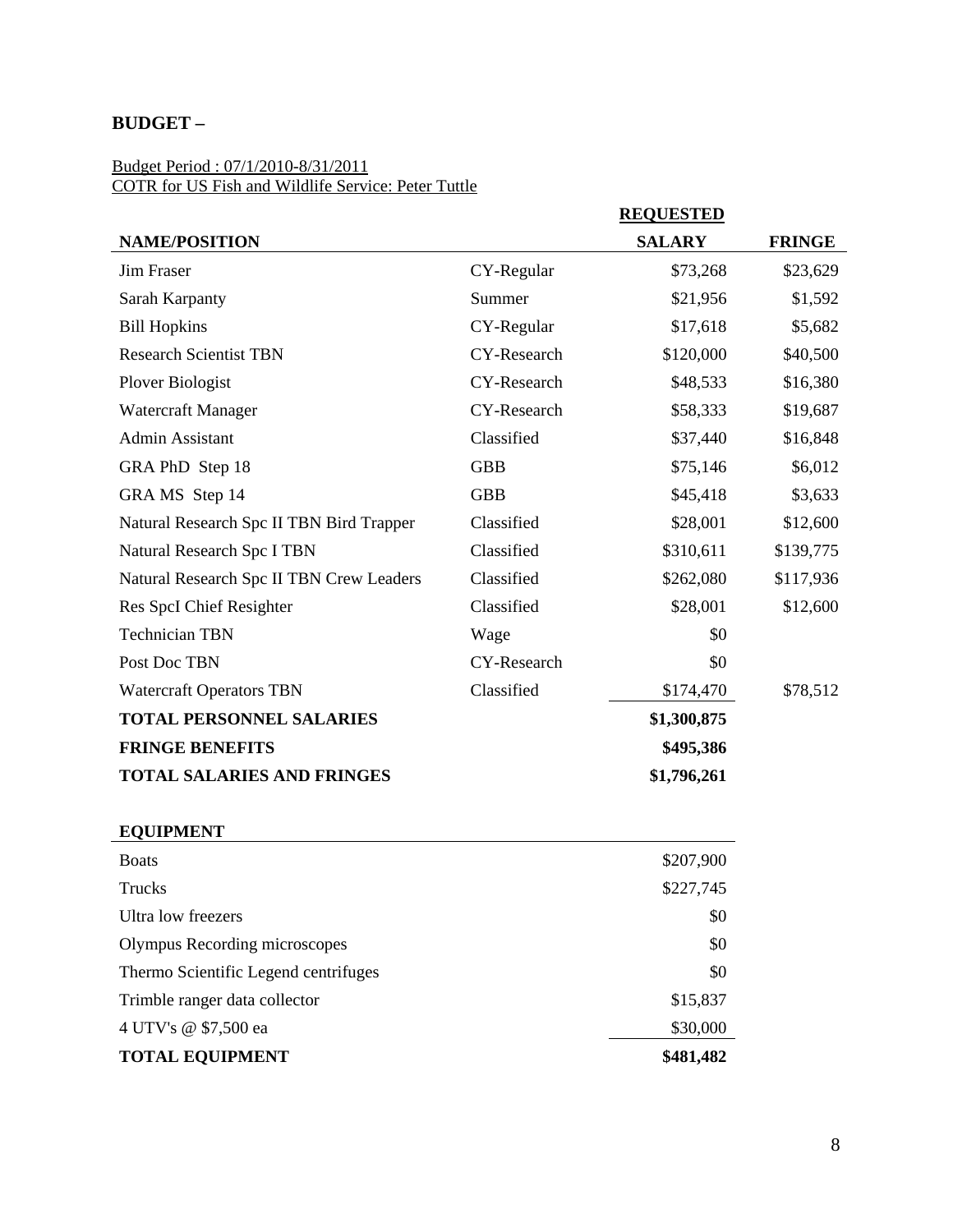| <b>TUITION &amp; ACADEMIC FEES - AY</b>        | \$46,995    |  |  |
|------------------------------------------------|-------------|--|--|
| <b>TRAVEL</b>                                  | \$166,007   |  |  |
| <b>MATERIALS/SUPPLIES</b>                      |             |  |  |
| Office supplies                                | \$2,500     |  |  |
| Truck maint, boat gas, lab supplies, computers | \$117,250   |  |  |
| <b>TOTAL MATERIALS/SUPPLIES</b>                | \$119,750   |  |  |
| <b>CONTRACTUAL SERVICES</b>                    |             |  |  |
| Rentals, phone, publications                   | \$207,750   |  |  |
| Postage                                        | \$1,000     |  |  |
| <b>Courier Service</b>                         | \$1,000     |  |  |
| (Description)                                  | \$0         |  |  |
| <b>TOTAL CONTRACTUAL SERVICES</b>              | \$209,750   |  |  |
| <b>PUBLICATION COSTS</b>                       | \$2,000     |  |  |
| <b>TOTAL DIRECT COSTS</b>                      | \$2,822,245 |  |  |
| <b>INDIRECT COSTS</b>                          | \$596,380   |  |  |
| FY 10-11 (7/1/09-6/30/11) MTDC @               |             |  |  |
| Off Campus federal Rate 26%                    |             |  |  |
| <b>TOTAL COSTS</b>                             | \$3,418,625 |  |  |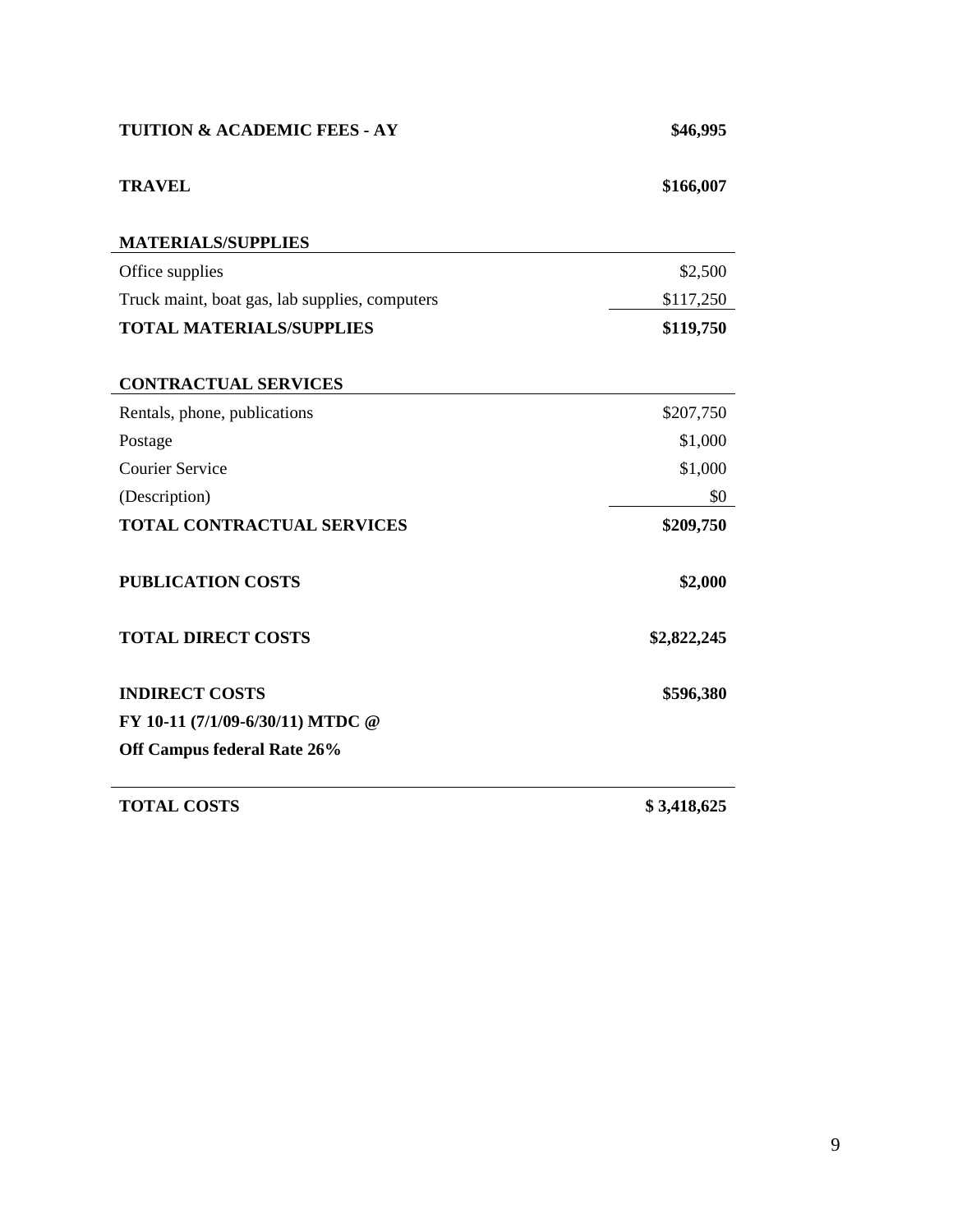#### **LITERATURE CITED**

- Catlin, D. 2009. Population dynamics of piping plovers on the Missouri River. Ph. D. dissertation. Virginia Tech. Blacksburg.
- Catlin , DH, JH Felio, and JD Fraser. 2010. Effect of great horned owl trapping on chick survival in piping plovers. In press. Journal of Wildlife Management.
- Catlin , DH and JD Fraser . 2010. Piping Plover Phenology, Nest-Site Selection, and Nest Success on Natural and Engineered Sandbars. In press. Journal of Wildlife Management.
- Catlin, DH, JD Fraser, JH Felio, and JB Cohen. *In Press*. Piping plover habitat selection and nest success on natural, managed, and engineered Missouri River sandbars. Journal of Wildlife Management.
- Cohen, J B, LM Houghton, and JD Fraser. 2009. Piping plover nesting density and reproductive success in response to storm and human-created habitat changes. Wildlife Monographs 173: 1–24.
- Cohen, JB, SM Karpanty, DH Catlin, JD Fraser, and RA Fischer. 2008. Winter ecology of piping plovers at Oregon Inlet, North Carolina. Waterbirds:31:472-479.
- Gratto-Trevor, C., D Amirault-Langlais, D Catlin, F Cuthbert, J Fraser, S Maddock, E Roche, F Shaffer. 2009. Winter distribution of four different piping plover breeding populations. Report to U.S. Fish and Wildlife Service. 11 pp.
- Elias, S. P., J. D. Fraser and P. A. Buckley. 2000. Piping plover brood foraging ecology on New York barrier Islands. Journal of Wildlife Management 64:346-354
- Haig, S. M., CL Ferland, D Amirault, FJ Cuthbert, J Dingledine, JP Goosen, A Hecht, N McPhillips. 2005. A complete species census and evidence for regional declines in Piping Plovers.Journal of Wildlife Management 69:160-173.
- Johnson, C. M., and G.A. Baldassarre. 1988. Aspects of the wintering ecology of Piping Plovers in coastal Alabama. Wilson Bulletin. 100:214-233.
- Leighton, F.A., D. B. Peakall and R.G. Butler. 1983. Heinz-Body Hemolytic Anemia from the Ingestion of Crude Oil: A Primary Toxic Effect in Marine Birds. [Science,](http://www.jstor.org/action/showPublication?journalCode=science) Vol. 220, No. 4599 (May 20, 1983), pp. 871-873
- McClintock, BT, GC White, MF Antolin, and DW Tripp. 2009. Estimating abundance using mark-resight when sampling is with replacement or the number of marked individuals is unknown. Biometrics 65:237-246.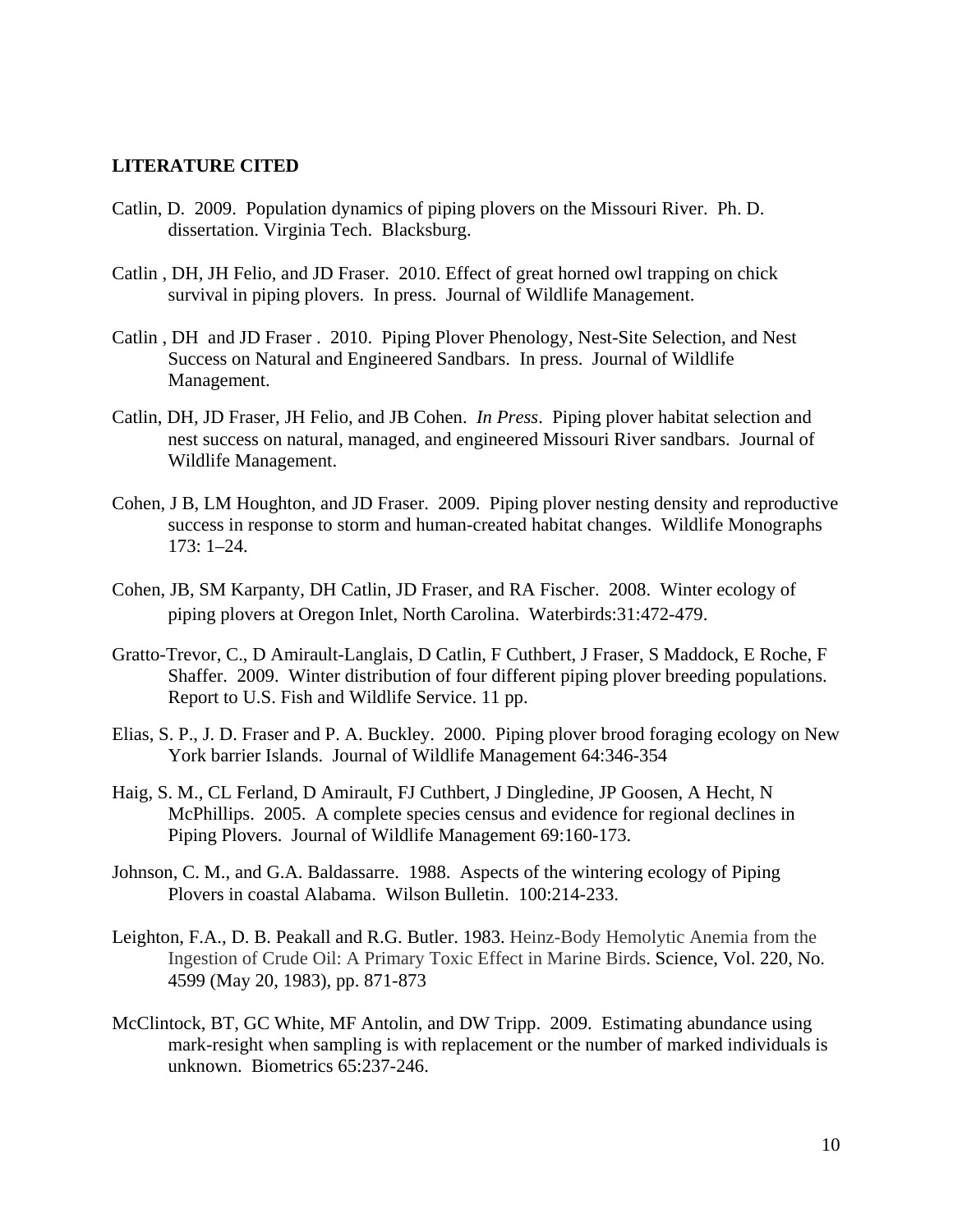- Troisi, GM, S Bexton, and I Robinson. 2006. Polyaromatic hydrocarbon and PAH metabolite burdens in oiled Common Guillemots (*Uria aalgae*) stranded on the east coast of England (2001-2002). Environmental Science and Technology 40: 7938-7943.
- Troisi, G, M., L. Borjesson, S. Bexton, and I. Robinson. 2007. Biomarkers of polycyclic aromatic hydrocarbon (PAH)-associated hemolytic anemia in oiled wildlife. Environmental Research 105: 324-329.
- U.S. Fish and Wildlife Service. 1985. Determination of endangered and threatened status for the Piping Plover. Federal Register 50:50720-50734.
- U.S. Fish and Wildlife Service. 2009. Piping Plover (*Charadrius melodus*) 5-Year Review:
- Zonick, C. 2000. The winter ecology of Piping Plovers (*Charadrius melodus*) along the Texas Gulf Coast [Thesis]. Columbia (MO): University of Missouri.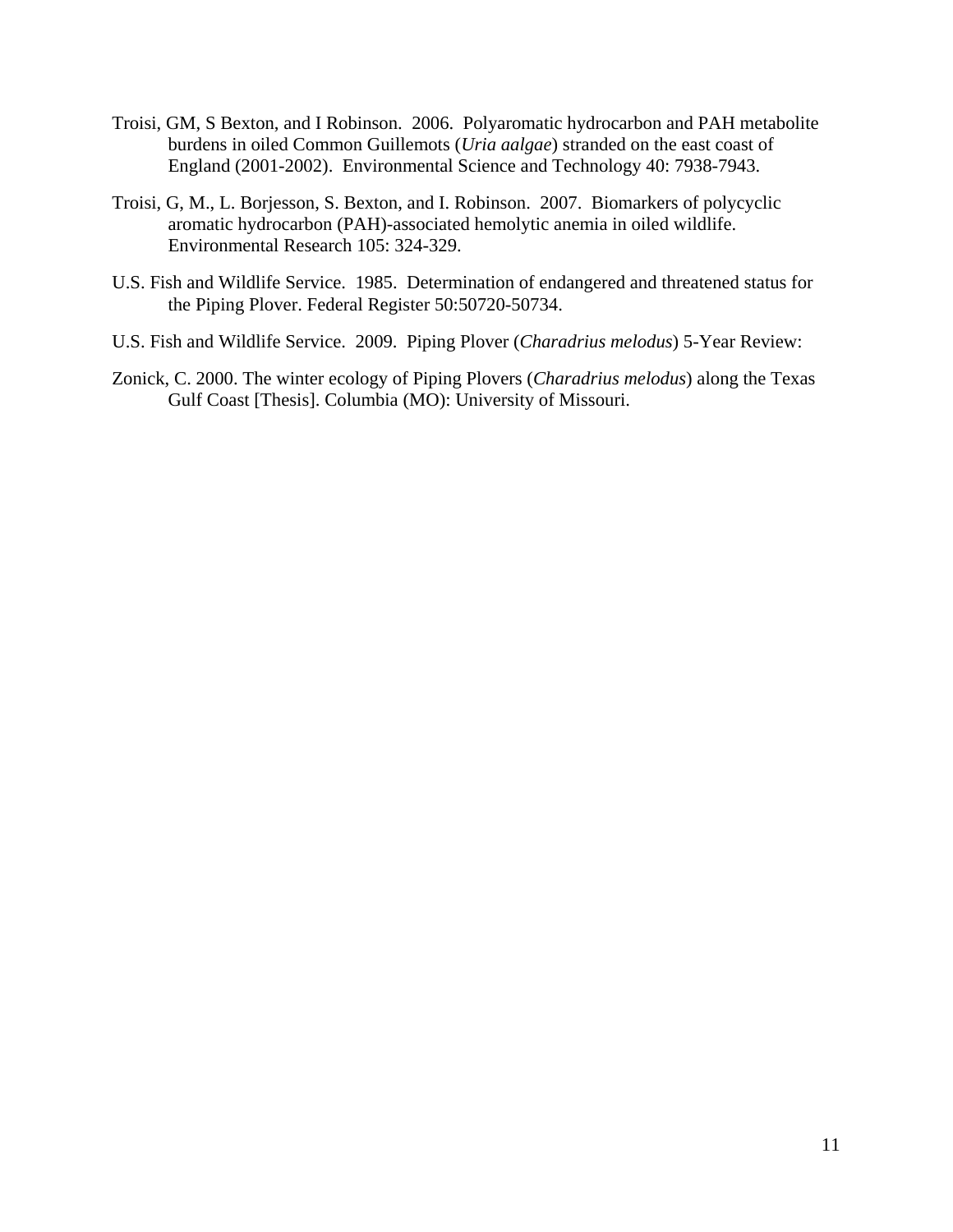Table 1. Piping plovers seen during four surveys, 1991-2006, from Haig et al. 2005 and Elliot-Smith et al. 2009.

| Census | winter | no in gulf | % of winter census | breeding census | winter census birds as a | source                         |
|--------|--------|------------|--------------------|-----------------|--------------------------|--------------------------------|
| year   | survey |            | pipl in Gulf       | total           | \% of breeding birds     |                                |
|        | total  |            |                    |                 | counted                  |                                |
|        |        |            |                    |                 |                          |                                |
| 1991   | 3451   | 3206       | 92.9%              | 5484            |                          | 62.9% Haig et al. 2005         |
| 1996   | 2515   | 1833       | 72.9%              | 5931            |                          | 42.4% Haig et al. 2005         |
| 2001   | 2389   | 1906       | 79.8%              | 5945            |                          | 40.2% Haig et al. 2005         |
| 2006   | 3884   | 2820       | 76.2%              | 8092            |                          | 48.0% Elliot-Smith et al. 2009 |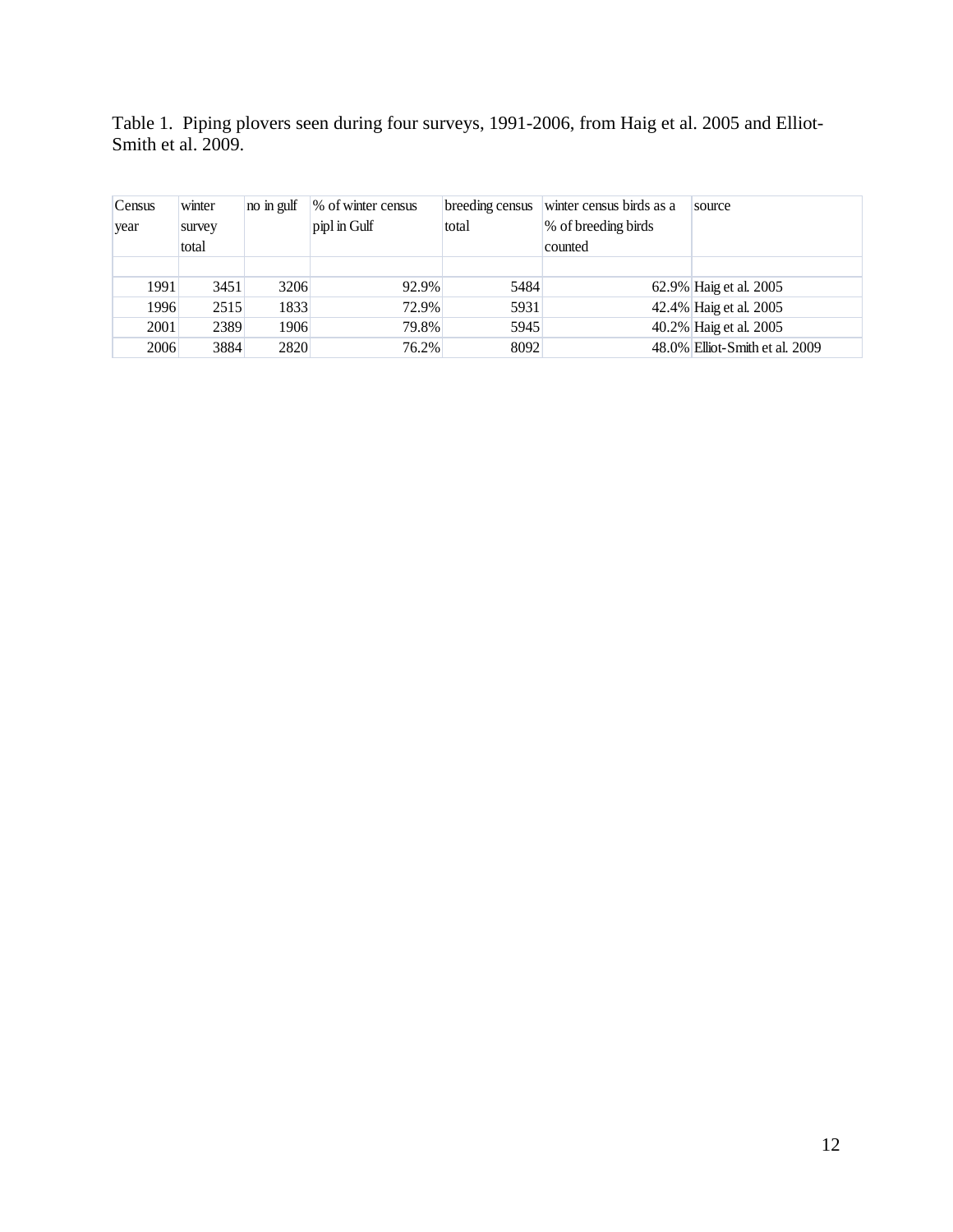## **APPENDICES**

## **Appendix 1. Deepwater Horizon (MC 252) Oil Spill**

### **NRDA Bird Group Live Bird Assessment Procedures**

Introduction: Live Bird Assessments are essentially point counts, conducted to assess the degree of oiling on live birds. Only birds that are close enough for confident evaluation of visible oil detection should be evaluated, and the distance will vary based on a variety of factors including bird size, coloration of plumage, bird behavior (standing, sitting, flying), and degree of oiling. If identification to species is not possible, birds can be grouped by class (gull, terns, sandpipers, plovers, etc.).

### Procedures:

1. Choose a location to conduct the assessment. The location should allow you to observe a group of birds, of any size, for up to 15 minutes. If necessary, allow several minutes for birds to adjust to your presence.

2. Fill out all data fields in the top portion of the *Live Animal Assessment Form*, attached to the end of this protocol.

If you exceed the capacity of one form, use additional forms. Fill out the tops of these completely and note, page "2 of \_\_," "3 of \_\_\_\_," etc. on these additional forms, and staple originals together.

a. List all team members. All team members should sign the form after review.

b. Note the date, and actual start time of the survey. At the end of the survey, note the end time.

c. Spend up to 15 minutes evaluating birds for degree of oiling. If all birds cannot be classified in 15 minutes, evaluate as many as practical.

### *Note: Remember to only evaluate birds that are close enough for you to confidently detect the presence of visible oil.*

c. Note the location of the survey. This will vary among surveys and species groups.

### *Note: "Location" is the geographic experimental unit, within which you are doing the survey. For example, for NRDA Beached Birds, this is the ACP Segment Name.*

d. Record your coordinates and create a waypoint in the GPS.

#### *Note: All coordinates must be recorded as decimal degrees in the WGS 84 datum.*

e. Note the optics used for the survey. Please be specific, e.g. "Nikon 8 x 42 Explorer binoculars."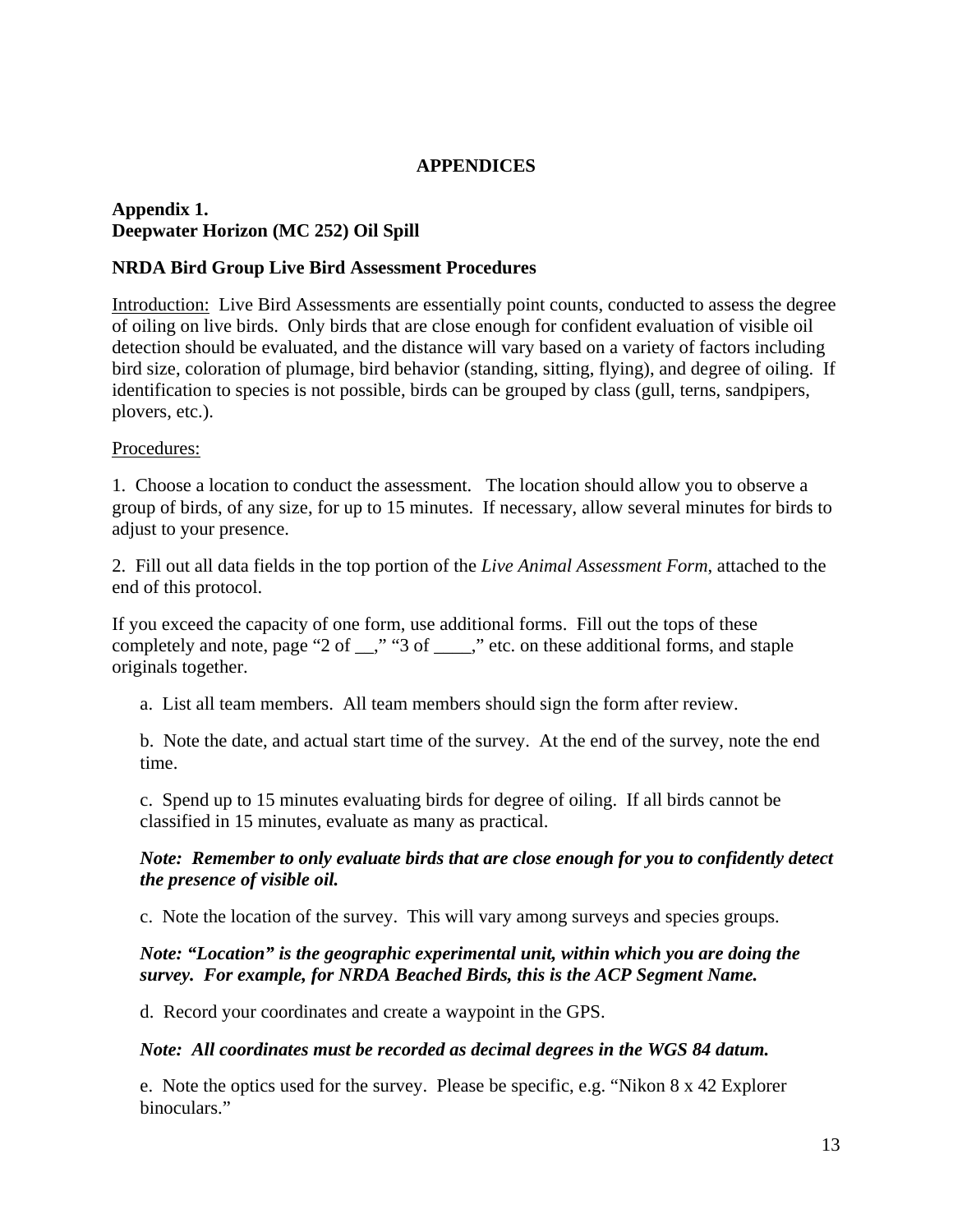<span id="page-14-0"></span>f. Briefly note the weather, for example, "Sunny, light breeze, 90 degrees F."

g. Note whether the wind is blowing toward or away from shore, if that is applicable for your survey habitat. If not, put "n/a."

h. Circle the estimated visibility distance.

3. For each species (or class), record each different behavior observed on a separate line (eg. "gull, standing", "gull, flying", "gull, on water").

4. Assess the birds in each behavior category for degree of oiling: no visible oil, trace oil (<5%), light oil (6-20%), moderate oil (21-40%), or heavy oil (>40%) (See photos for examples of each oiling category). Also enter the number of birds observed that are debilitated.

For a two-person team, one person observes the birds and calls out the degree of oiling while the other tallies the observations. Final tallies for each species (or class), behavior category, and percent oiling should be recorded on the data form. In the example below, the observer was able to confidently assess visible oiling on 5 sitting Brown pelicans, 6 standing Brown pelicans, and 3 flying Brown pelicans.

|               |          |                      | Degree of Oiling (record number of birds in category) <sup>1</sup> |                      |                          |                   |             |  |
|---------------|----------|----------------------|--------------------------------------------------------------------|----------------------|--------------------------|-------------------|-------------|--|
| Species/Class | Behavior | No<br>Visible<br>Oil | Trace<br>(<5%)                                                     | Light<br>$(6 - 20%)$ | Moderate<br>$(21 - 40%)$ | Heavy<br>$(*40%)$ | Debilitated |  |
| Brown pelican | sitting  |                      |                                                                    |                      | 0                        | ø                 |             |  |
| Brown pelican | standing |                      |                                                                    |                      |                          |                   |             |  |
| Brown pelican | flying   |                      |                                                                    |                      | Θ                        |                   |             |  |
|               |          |                      |                                                                    |                      |                          |                   |             |  |

5. Record the stop time at the end of the survey. All team members should review the data sheet and sign beside their printed names.

6. Make sure all of the fields are filled in correctly, completely, and legibly. Cross out all empty fields with an X.

7. If you fill in a field on the data sheet incorrectly, cross out the incorrect entry with a SINGLE thin line and record your initials next to the crossed out entry.

Data transfer, entry, and storage:

8. As soon as possible, make copies of all data sheets. You may also choose to scan the sheets to a .pdf as an additional backup.

9. After copying, FedEx original data sheets to the USFWS Data Management Group, who will enter the data<sup>[1](#page-14-0)</sup>. Currently, that address is:

> Homewood Suites Inn 29474 North Main Street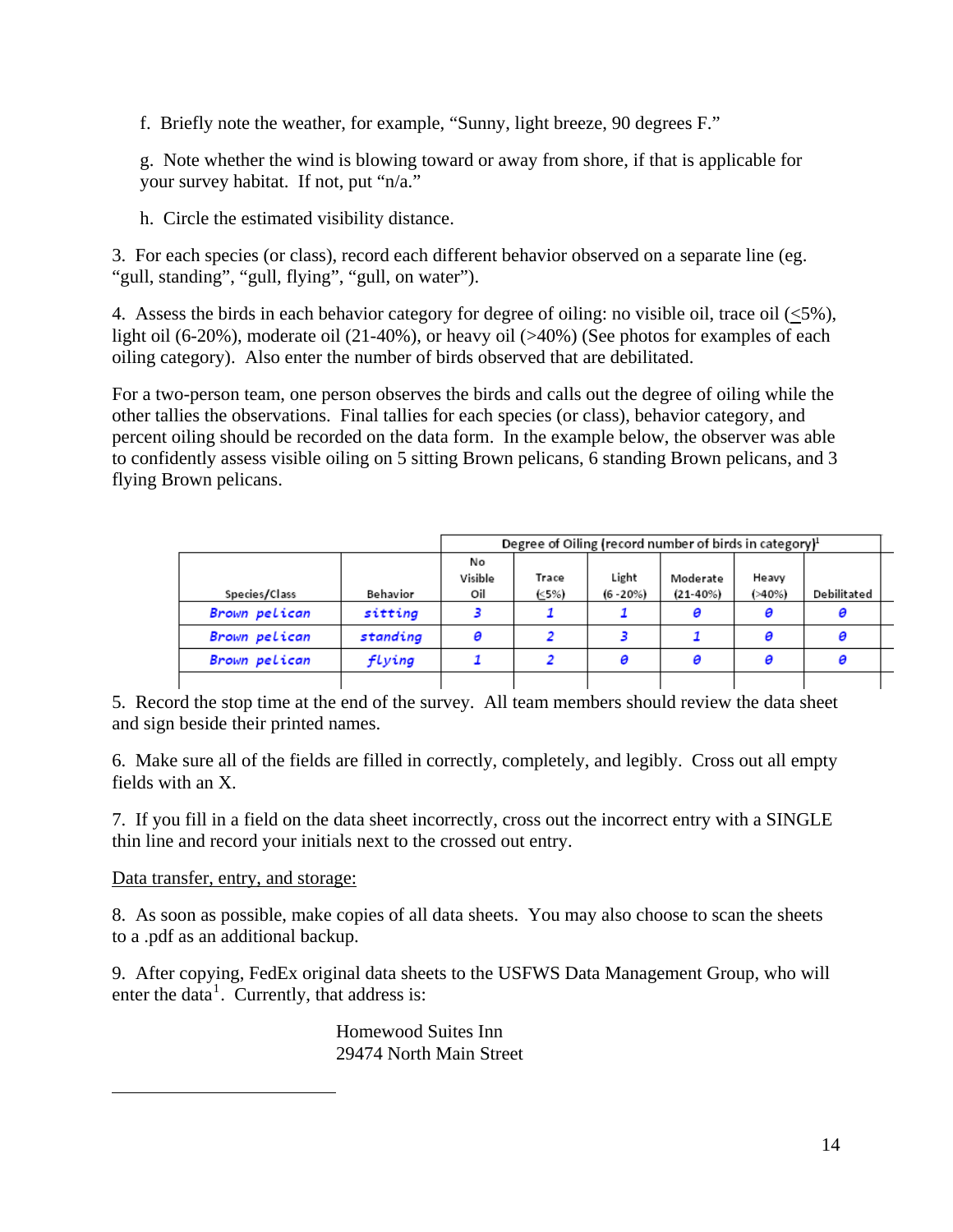Daphne, AL 36526 Blakely Conference Room 2 ATTN: USFWS-NRDA BIRD DATA ENTRY (251) 621-0721 (Hotel phone number for delivery purposes only)

Questions should be directed to the USFWS NRDA Bird Group Lead ([FW4NRDABIRD@FWS.GOV](mailto:FW4NRDABIRD@FWS.GOV)).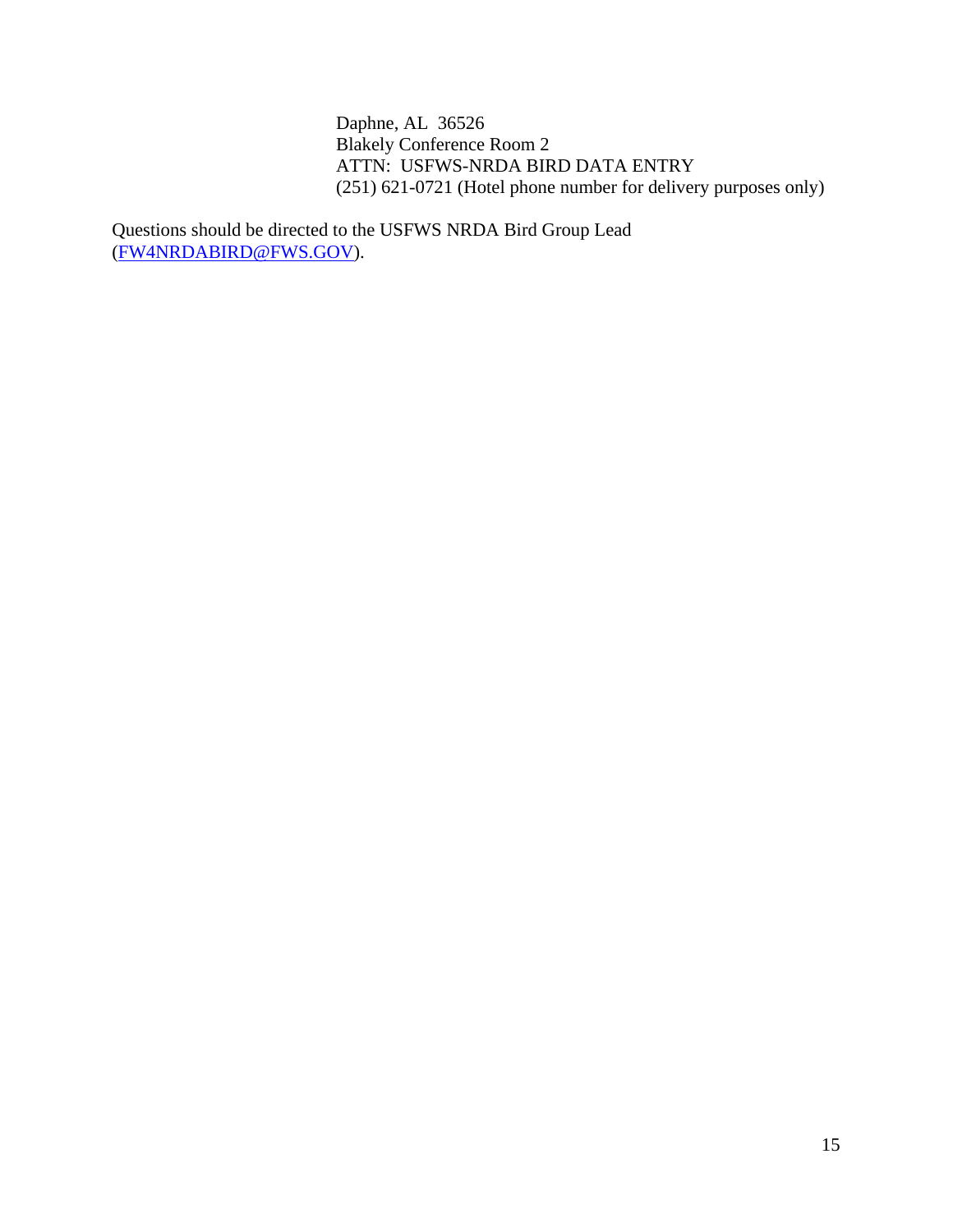#### **Appendix 1. Live Animal Assessment Form**

|                     | Incident Name: Deepwater Horizon MC-252 | Crew (Print and Sign Names): Names and Sign Names and Sign Names and Sign Names and Signal Assembly and Signal Assembly and Signal Assembly and Signal Assembly and Signal Assembly and Signal Assembly and Signal Assembly an |                                     |                                   |
|---------------------|-----------------------------------------|--------------------------------------------------------------------------------------------------------------------------------------------------------------------------------------------------------------------------------|-------------------------------------|-----------------------------------|
| Date:               | <b>Start time:</b>                      | End time:                                                                                                                                                                                                                      | Photographer                        | Camera                            |
| <b>Site Name:</b>   |                                         | Coordinates (WGS 84) Lat:                                                                                                                                                                                                      | Long:                               |                                   |
| Optics:             |                                         | <b>GPS Waypoint No.:</b>                                                                                                                                                                                                       | GPS Equip.                          |                                   |
| Weather:<br>>1.0 mi | (describe briefly)                      | <b>Wind Direction:</b>                                                                                                                                                                                                         | (Blowing toward or away from shore) | Visibility: <0.1 mi 0.5 mi 1.0 mi |

| Degree of Oiling (record number of birds in category) |                 |                                        |                                  |                         |                               |                      |                    |          |              |
|-------------------------------------------------------|-----------------|----------------------------------------|----------------------------------|-------------------------|-------------------------------|----------------------|--------------------|----------|--------------|
| <b>Species/Class</b>                                  | <b>Behavior</b> | $\mathsf{No}$<br><b>Visible</b><br>Oil | <b>Trace</b><br><u>(&lt;</u> 5%) | Light<br>$(6 -$<br>20%) | <b>Moderate</b><br>$(21-40%)$ | Heavy<br>$( > 40\%)$ | <b>Debilitated</b> | Photo ID | <b>Notes</b> |
|                                                       |                 |                                        |                                  |                         |                               |                      |                    |          |              |
|                                                       |                 |                                        |                                  |                         |                               |                      |                    |          |              |
|                                                       |                 |                                        |                                  |                         |                               |                      |                    |          |              |
|                                                       |                 |                                        |                                  |                         |                               |                      |                    |          |              |
|                                                       |                 |                                        |                                  |                         |                               |                      |                    |          |              |
|                                                       |                 |                                        |                                  |                         |                               |                      |                    |          |              |
|                                                       |                 |                                        |                                  |                         |                               |                      |                    |          |              |
|                                                       |                 |                                        |                                  |                         |                               |                      |                    |          |              |
|                                                       |                 |                                        |                                  |                         |                               |                      |                    |          |              |
|                                                       |                 |                                        |                                  |                         |                               |                      |                    |          |              |
|                                                       |                 |                                        |                                  |                         |                               |                      |                    |          |              |
|                                                       |                 |                                        |                                  |                         |                               |                      |                    |          |              |
|                                                       |                 |                                        |                                  |                         |                               |                      |                    |          |              |
|                                                       |                 |                                        |                                  |                         |                               |                      |                    |          |              |

**Oil Presence (circle all that apply):**

**Oil Smell Oil in water Oil on vegetation Oil on birds Oil on exposed land None**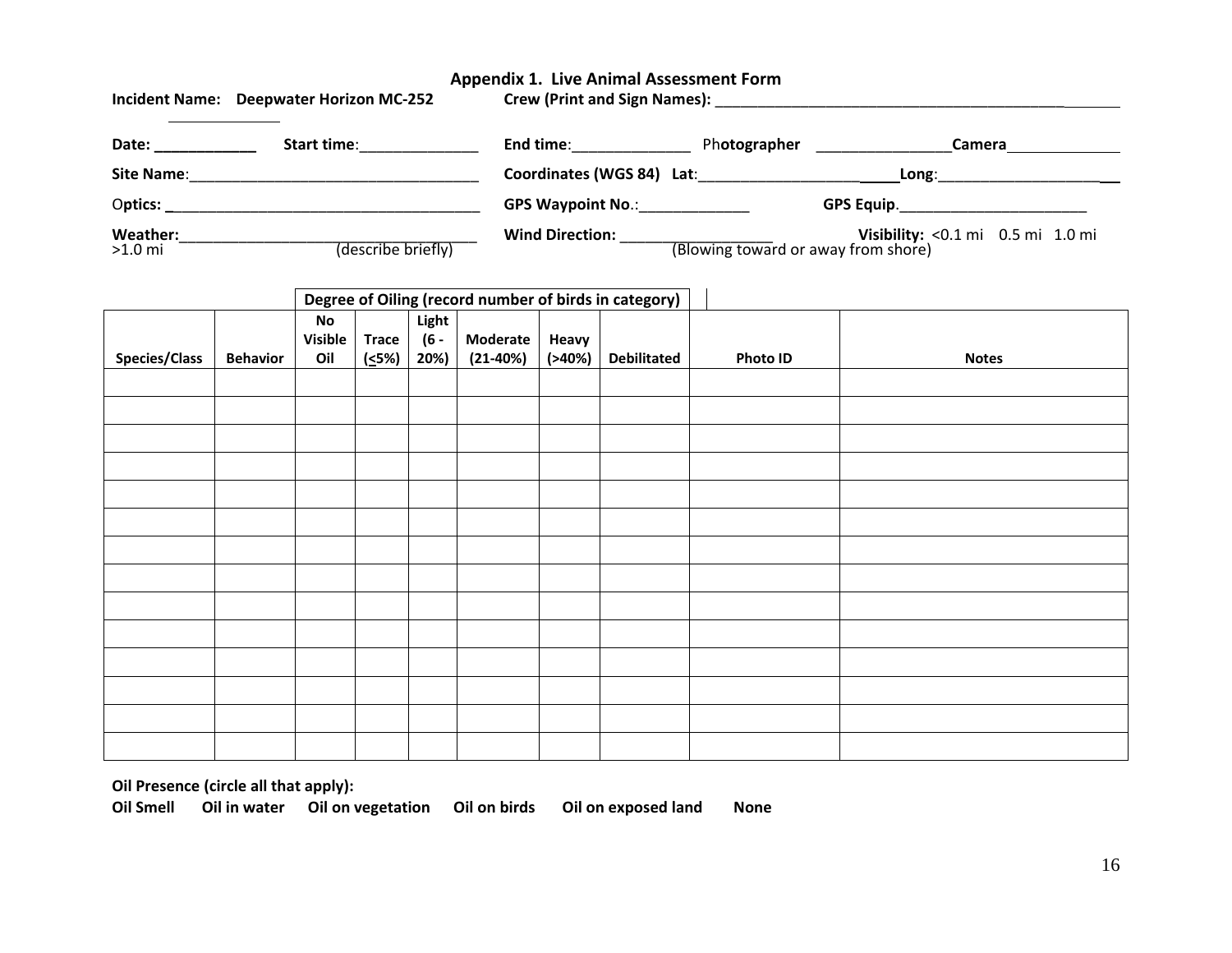

17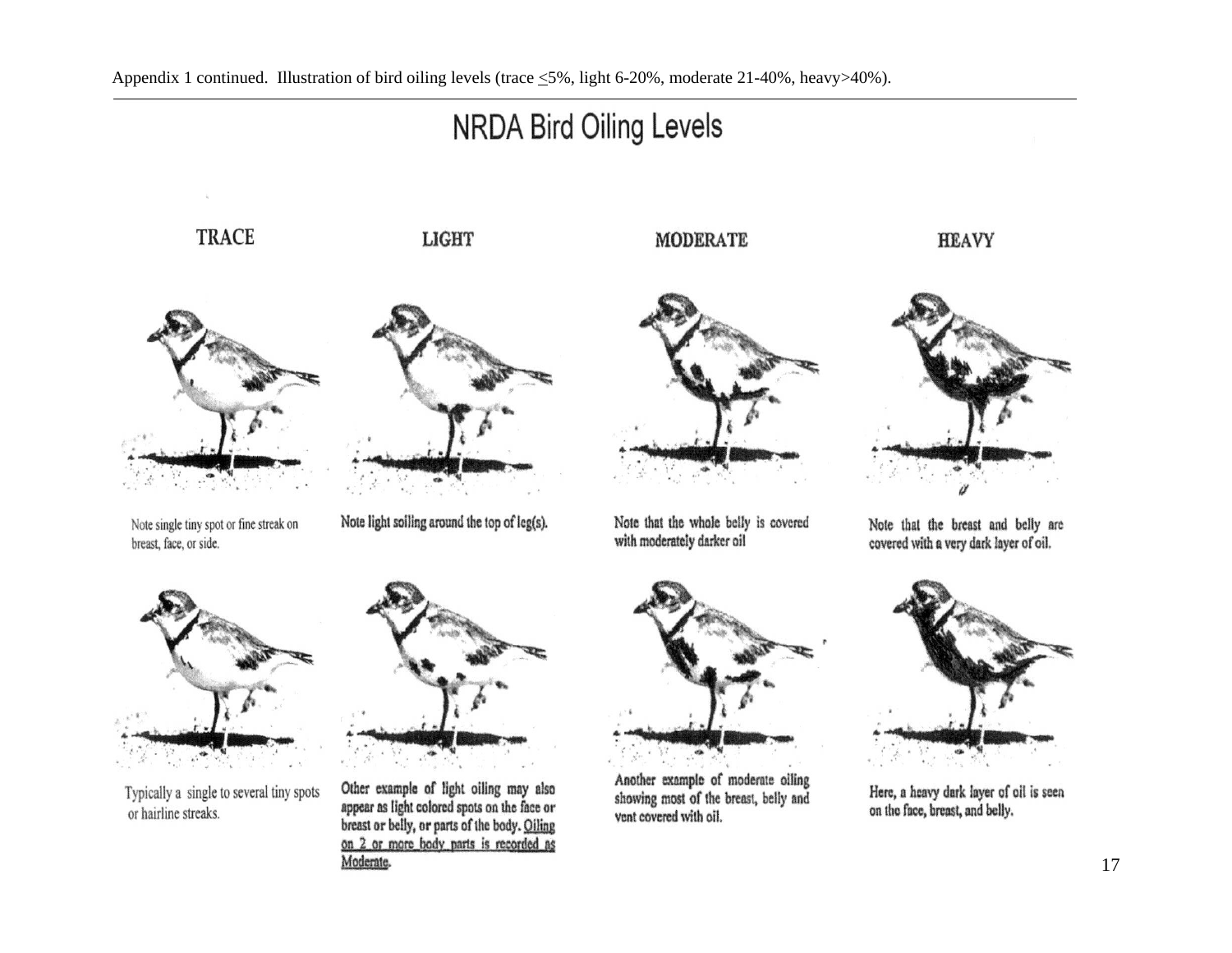#### **PROTOCOL FOR REQUESTING ACCESS**

**to** 

### **US FISH AND WILDLIFE SERVICE**

#### **NATIONAL WILDLIFE REFUGES**

#### **For**

**Natural Resource Damage Assessment Activities** 

**MSC252 – Deep Water Horizon**

## **To be used with respect to Natural Resource Damage Assessment (NRDA) activities related specifically to the BP Mississippi Canyon 252 Oil Spill in the Gulf of Mexico**

National Wildlife Refuge (NWR) lands are some of the most sensitive areas in the oil spill area. National Wildlife Refuge managers have been overwhelmed with requests for data collection on NWR lands. Collection of data from NWRs is vitally important and coordination with NWR staff on all activities on NWR lands is needed. The refuge staff are experts on their NWRs and integration into appropriate ongoing refuge activities, as applicable, is important. The purpose of this protocol is to facilitate assessment by providing central points of contact for NWR managers and Technical Working Group (TWG) members. The refuge staff are experts on their NWRs and integration into appropriate ongoing refuge activities, as applicable, is important. To assist with NRDA data collection, please use the Access Request Form to facilitate your preassessment and assessment needs.

The form is located on the ftp site: [www.researchplanning.com/downloads/](http://www.researchplanning.com/downloads/) under *Field Operations* in the *Scientific Research and Collecting Permits* file. Please submit access request and associated assessment work plan(s) to  $f_{\text{w}}$  and  $f_{\text{w}}$  and  $f_{\text{w}}$ . After the request is received by an NWR liaison you will be contacted to arrange access to the requested site.

NRDA NWR Liaison: (251) 725-2439 NWR Liaison: (504) 303-2859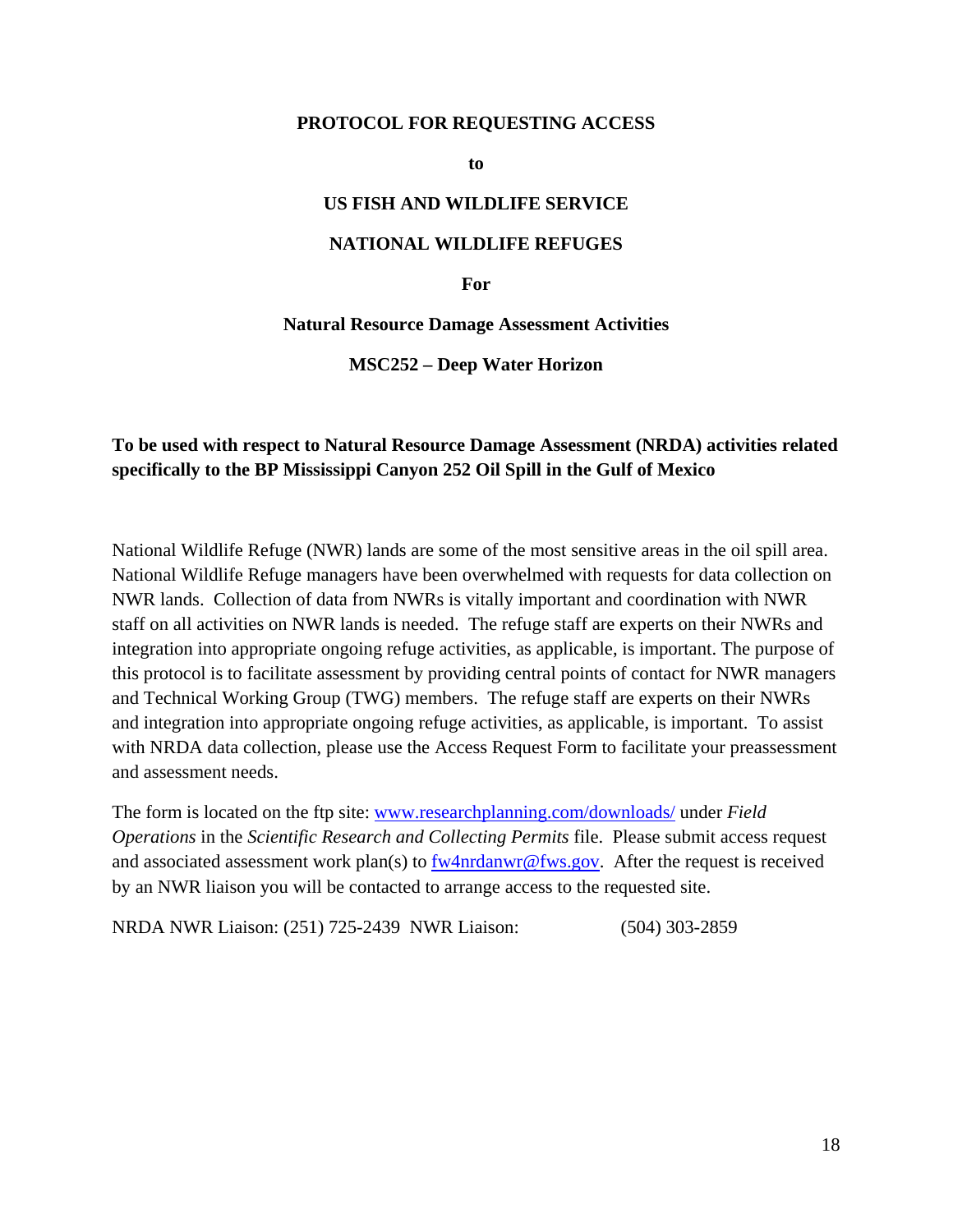

Incident‐Specific Guidance for Scientific Research and Collecting Permit applicants

## May 14, 2010

## **To Be Used Only With Respect To Scientific Activities Related Specifically To**

### **The BP Mississippi Canyon 252 Oil Spill In The Gulf Of Mexico**

The purpose of this information is to provide guidance to those who wish to conduct scientific activities in parks impacted by the oil spill.

- Activities related to response/clean-up up do not require a Scientific Research and Collecting Permit. Contact the park directly to determine how to proceed.
- Proposed activities that trigger the requirement to apply for a Scientific Research and Collecting Permit include Natural Resource Damage Assessment (NRDA) activities, scientific specimen collection, data collection, inventory, monitoring, and research.

If you need a permit this is what you do: Access the Research Permit and Reporting System (RPRS) web site: <https://science.nature.nps.gov/research>

- Choose "Submit applications for research permits" and follow the instructions
- Please identify the funder of your activity in the "Purpose of Study" field.
- Be sure to complete the process. You will know you are done when the system provides you the option to print a copy of your application. This page also provides an "Apply for another Research Permit" option by which you may submit the same application to additional parks. This option saves time by porting the data you entered in your original application into the new application, and you will be able to edit the data in the new application.
- Park contact information is provided at the beginning and end of the application process. It is a good idea to follow up your application by checking in with the Park Research Coordinator.
- If you are unable to submit your application on-line, you may contact the park directly. The park has the option of processing permit applications via paper forms.

Park contact information is available from the RPRS web site; choose the "Park Info" menu item.

- A National Park Service resource advisor/observer may be assigned to accompany you in the field.
- Review of applications related to the oil spill will be expedited.
- Review of applications not related to the oil spill may be delayed.
- For questions related to the process of submitting an application you may contact Bill Commins at 202-513-7166, [bill\\_commins@nps.gov](mailto:bill_commins@nps.gov)
- For questions related to the status of your application, contact the Park Research Coordinator.